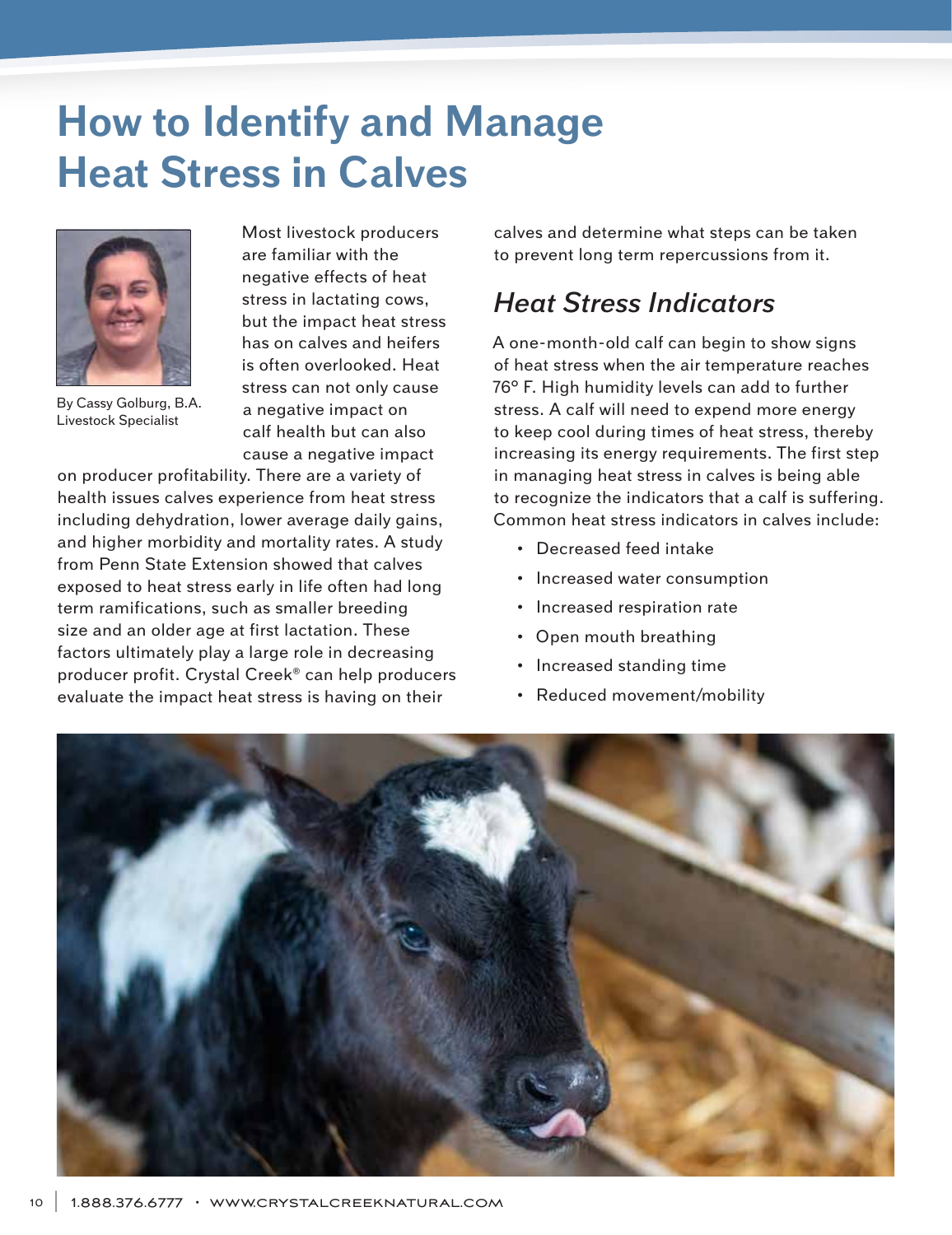## *Effects of Heat Stress*

Calves born in the summer often have lower average daily gains when compared to calves born in other months. A recent study conducted in Utah showed that calves born in March and September had the highest daily gains overall. Calves born in summer and winter months had the lowest daily gains. The ADG for calves born in June was lower than that of those born in December, most likely due to the calf's reduced dry matter/feed intake because of the heat stress they experienced.



A calf's energy requirements can increase significantly, up to 20-30%, during periods of heat stress. While this also occurs during winter months, calves born during colder temperatures commonly increase their dry matter intake to compensate for the additional energy demand. However, calves born during warmer months, will often decrease their dry matter intake, leading to a further energy deficit. Energy intended for growth will now go to regulating the animal's body temperature. If feed intake is decreased, rumen development in the calf will also slow down. This can make it harder for calves to transition after weaning and results in slowing growth in general.

|                                  | <b>Heat Stress</b> | <b>Cold Stress</b> |
|----------------------------------|--------------------|--------------------|
| <b>Average Daily Gains (ADG)</b> |                    |                    |
| <b>Calf Feed Intake</b>          |                    |                    |
| <b>Immune Function</b>           |                    |                    |
| <b>Calories Needed</b>           |                    |                    |

A calf's immune function can suffer if they are not consuming enough calories on a daily basis. Periods of heat stress will cause calories that were meant for immune system support and development to instead be diverted to regulate body temperature. This reallocation of energy can have a negative effect on the immune system because the calories that would normally be used for immune function, are now being directed for keeping the calf's body cool. This results in a weakening of the immune system and a chance for opportunistic pathogens to cause illness or disease. A newborn calf may also struggle to absorb colostrum effectively, especially if their dam was also exposed to heat stress. In cases where the calf has reduced passive immunity transfer, the immune system will be weakened even further.

(Continued on page 12)